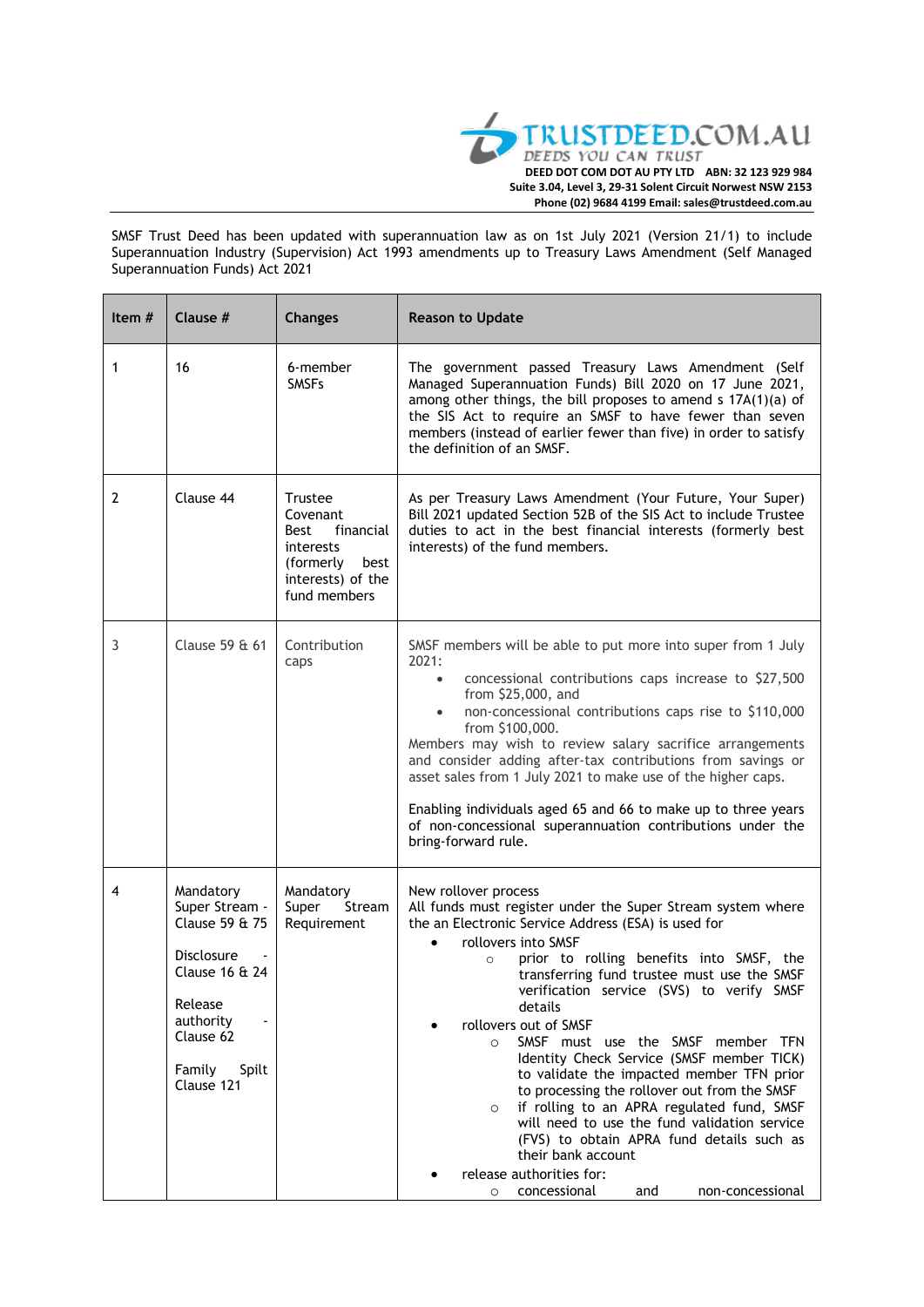|   |            |                                                          | contribution caps<br>deferred and non-deferred Division 293<br>$\circ$<br>payments<br>first home super saver (FHSS) scheme money<br>$\circ$<br>for first home purchases.                                                                                                                                                                                                                                                                                                                                                         |
|---|------------|----------------------------------------------------------|----------------------------------------------------------------------------------------------------------------------------------------------------------------------------------------------------------------------------------------------------------------------------------------------------------------------------------------------------------------------------------------------------------------------------------------------------------------------------------------------------------------------------------|
|   |            |                                                          | Trustees must:<br>Allow rollover requests to be processed as soon as<br>$\bullet$<br>possible, and ensure that SMSF and member's details<br>are recorded with ATO and are up to date<br>SMSF must have an ABN and its unique bank account<br>$\bullet$<br>for superannuation payments has been provided to<br><b>ATO</b><br>SMSF must ensure from a messaging provider that its<br>$\bullet$<br>SMSF electronic service address (ESA) is Super Stream<br>Rollover v3 enabled from 1 October 2021 and details<br>provided to ATO. |
|   |            |                                                          | Disclosure to members<br>Since a rollover can be initiated by a member via a<br>transferring fund (including an SMSF or industry/retail fund) or<br>a receiving fund (including an SMSF or industry/retail fund).<br>Trustee must provide to the member                                                                                                                                                                                                                                                                          |
|   |            |                                                          | A electronic service address (ESA).<br>A unique bank account recorded with the ATO.<br>A Unique Superannuation Identifier (USI) which is the<br>$\bullet$<br>fund's Australian business number (ABN)                                                                                                                                                                                                                                                                                                                             |
| 5 | Clause 89  | Changes<br>in<br>Accounting<br><b>Standards</b>          | In preparing accounts of the fund, the Trustees must apply<br>generally accepted accounting principles or as otherwise<br>required by superannuation law and proper accounting<br>practices.                                                                                                                                                                                                                                                                                                                                     |
| 6 | Clause 92  | Signing<br>of<br>document with<br>6 member funds         | Relates to the signing of a document which will require at<br>least half of the trustees or directors of the trustee company<br>to sign certain fund and regulatory documents.                                                                                                                                                                                                                                                                                                                                                   |
| 7 | Clause 115 | Carrying<br>on a<br>business                             | Carrying on a business or undertake business like activities, if<br>permitted by superannuation law and ensuring that the fund<br>retains its complying status.<br>This extended clause has been inserted in the deed to cover<br>any substantial property development or other similar<br>activities such as leasing, share trading, lending undertaken by<br>the Trustees of the fund.                                                                                                                                         |
| 8 | Clause 115 | Avoid<br><b>NALE</b><br>situations                       | Limits the power of trustee expenditure to ensure that there<br>is no expense, loss or outgoing paid to a related party is lower<br>than arms length amount to be paid by the fund (as per Law<br>Companion Ruling LCR 2021/2 and amendments to Section<br>295-550 of the ITAA 1997)                                                                                                                                                                                                                                             |
| 9 | Clause 43  | Voting<br>rights<br>based on each<br>member's<br>balance | To assist in smooth decision making in any meeting, the votes<br>of Trustees are based on the dollar value of each member<br>balance. If there is a dispute on member balances, Trustees<br>must arrange for a set of financial statements be prepared till<br>the date of the meeting.                                                                                                                                                                                                                                          |